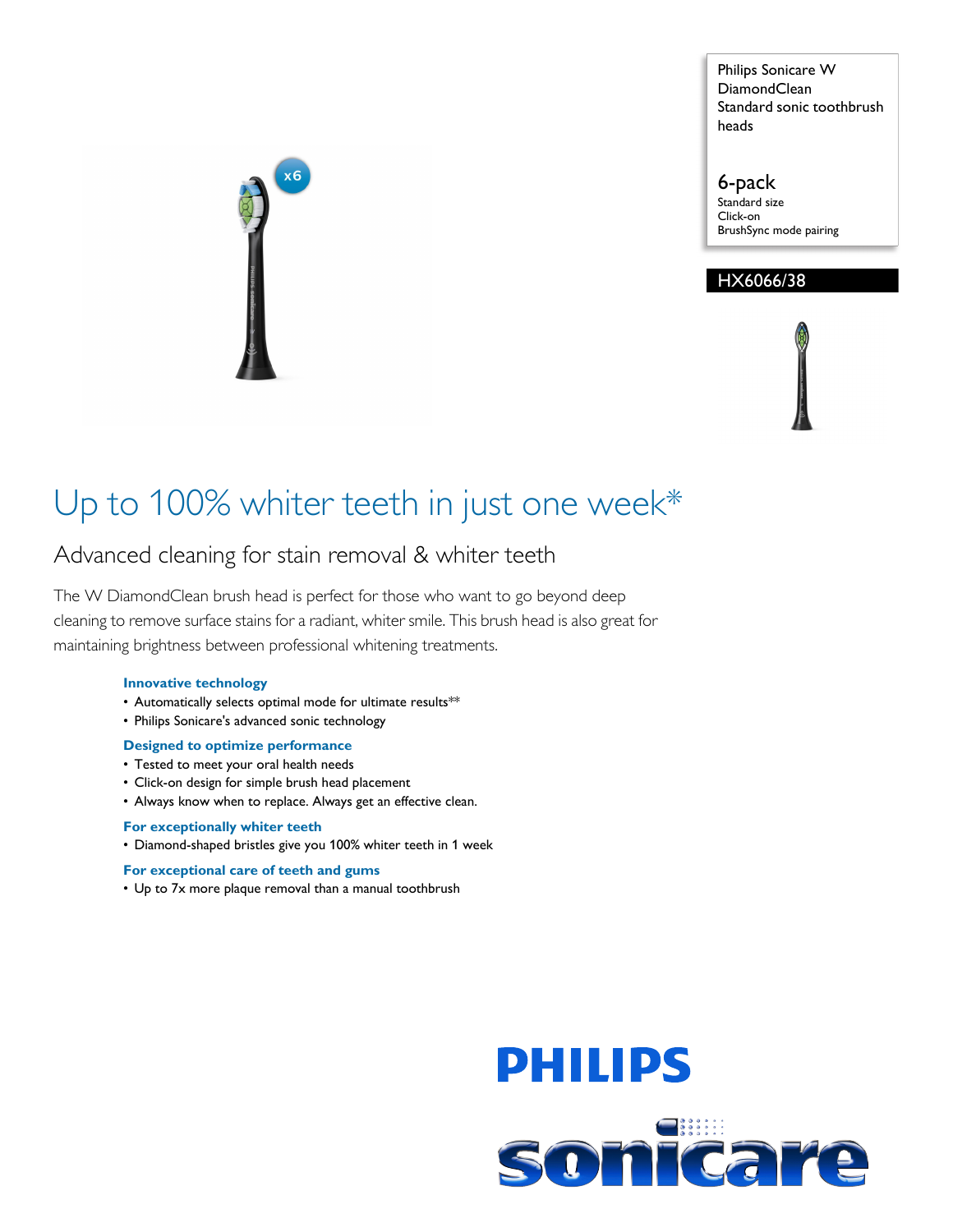HX6066/38

# **Highlights**

#### **Say goodbye to plaque**



Densely-packed, high-quality bristles remove up to 7x more plaque than a manual toothbrush.

#### **Whiter teeth, fast**



The DiamondClean's stain-removal pad, made from densely-packed diamond-shaped bristles, removes surface stains caused by food and drinks. You'll notice a whiter smile, up to 100%\*, in just 7 days.

#### **BrushSync™ mode-pairing**



You'll always get the best possible clean with our BrushSync™ mode-pairing feature\*\*. The W

DiamondClean brush head syncs with your BrushSync™ enabled Philips Sonicare toothbrush handle\*\*, selecting the optimal brushing mode and intensity level for exceptional whitening. All you need to do is start brushing.

#### **Brush head replacements**



Brush heads become less effective after 3 months of use, but with BrushSync™ you'll be reminded before this happens. Your smart toothbrush will track how often and how hard you brush, and will notify you when it's time for a replacement. Don't have a smart Philips Sonicare toothbrush? Just monitor your blue replacement bristles, and when they turn white you'll know it's time for a fresh brush head.

#### **Brushing with peace of mind**



All Philips Sonicare brush heads are safe and gentle on teeth and gums. During tests, each brush head is put through its paces to ensure

durability and an exceptional performance every time you brush.

#### **Philips Sonicare technology**



Philips Sonicare's advanced sonic technology pulses water between teeth, and its brush strokes break up plaque and sweep it away for an exceptional daily clean.

#### **Easy to click-on**



Your DiamondClean brush head fits perfectly with any Philips Sonicare toothbrush handle, except PowerUp Battery and Essence. Simply click on and off for easy replacement and cleaning.